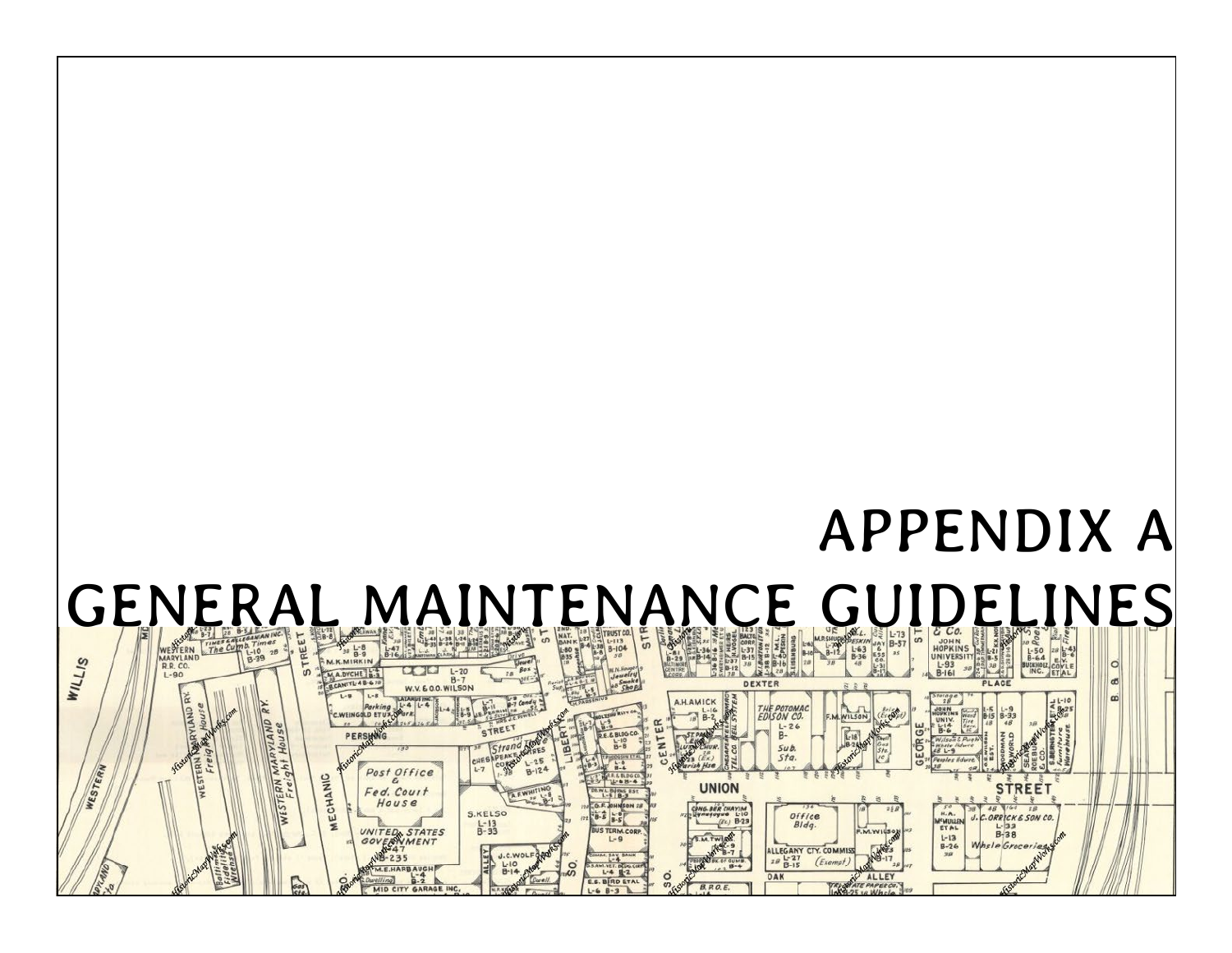# **Maintenance Guidelines**

One of the primary preservation principles emphasized in these guidelines is the maintenance and repair of existing historic material. To the extent possible, property owners are encouraged to retain the material original to the construction of their building. When this is not possible, careful repair and conservative replacement should be done to restore the historic building to its historic design.

Property owners do not need to seek approval from the Historic Preservation Commission for general maintenance activities on their buildings (replacement does require approval). The best way to preserve your historic building and avoid costly replacement is with regular maintenance using methods involving the least amount of intervention. Often the simplest and cheapest approaches, such as a good cleaning of a masonry wall with mild soap and water, are overlooked in favor of costly and complex high tech methods. Many historic buildings have been rehabilitated by well intentioned but uninformed owners and contractors, which has resulted in short term cost saving but larger long term costs in terms of material deterioration and consequent repair bills.

This chapter is intended to describe to the layman the processes involved in maintaining, repairing, or restoring masonry, wood, or metal features. To the owner, architect and contractor it recommends a series of materials to use (and not use) and procedures to follow. These should serve as the basis for contract document specifications, but should not be a substitute for them.

# **Masonry**

Virtually all of the buildings in the downtown business district and many of the buildings in the historic residential neighborhoods are constructed of masonry (stone and/or brick).

# **CAUSES OF DETERIORATION**

## **Moisture**

Masonry is by its nature a porous material and it is natural for moisture to penetrate the surfaces of the material. Problems occur when this moisture is excessive, or when it becomes trapped within the wall beneath a layer of sealant or paint, or when soluble salts from the masonry or the mortar itself are dissolved and redeposited on, or just beneath, the surface of the wall. Masonry materials of high porosity and low strength are particularly vulnerable to deterioration caused by moisture.

Rising damp can be a problem causing deterioration of masonry units at the base of a building just above the ground. This condition can be noticed usually by an area of masonry made darker by moisture above which a line of white colored efflorescence often appears.

Efflorescence on other parts of a wall may help to identify the location of a problem. The condition of the roof flashing, gutters and downspouts should be checked for leaks. Moisture can also enter a building because of improperly tooled or deteriorated mortar joints, caulking, sealants, and other details in the wall itself. In addition, recent changes in interior uses, or in the nature of insulation or interior finishes may result in condensation inside the wall, appearing as efflorescence on the surface. (New masonry, particularly if laid with conventional mortars rich in Portland cement, is subject to efflorescence during the first year or so.) The application of sealers and paint to a brick wall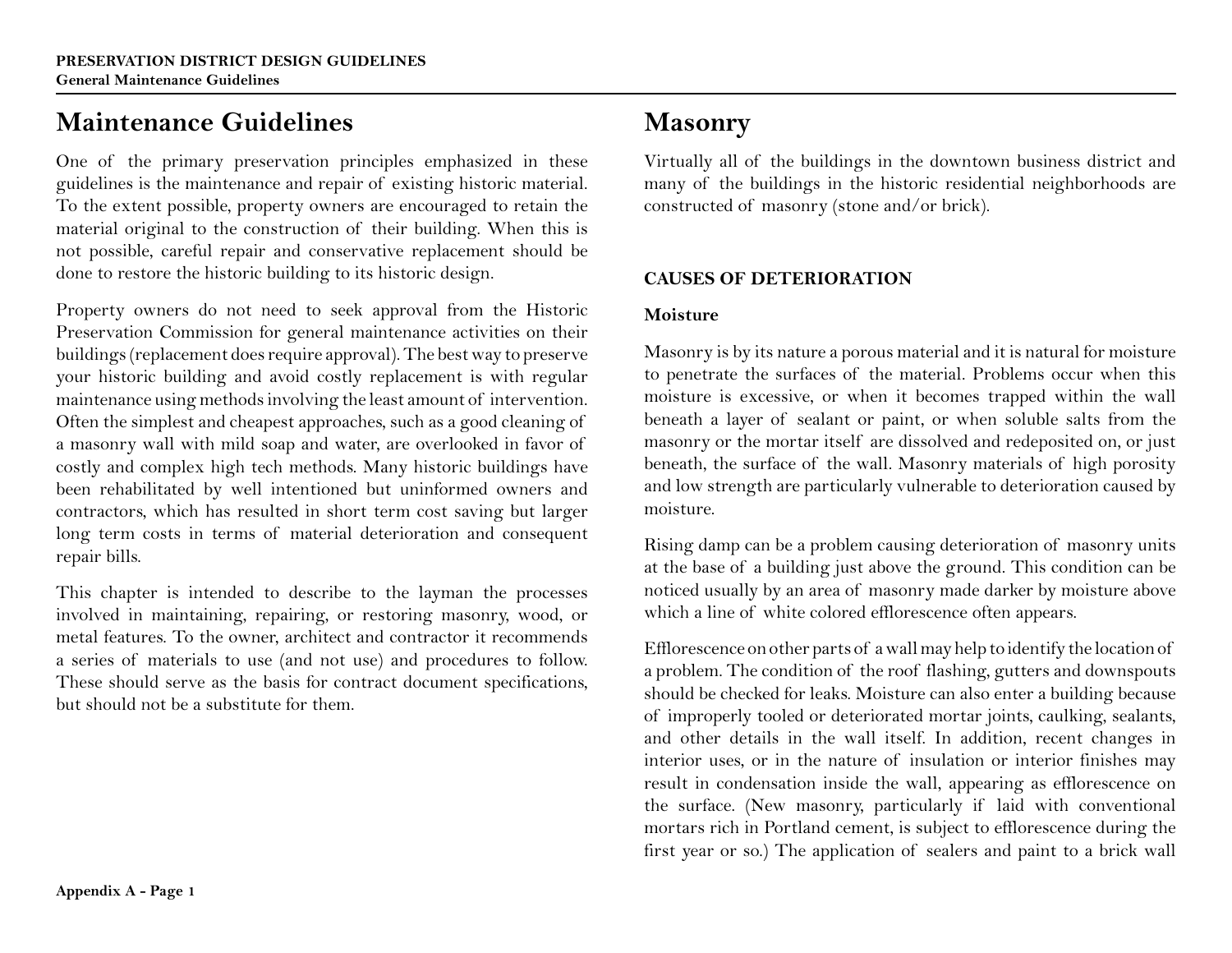can also serve to trap moisture not only causing the paint surface to fail, but also causing "blowing off" of the surface of the softer bricks. Masonry should be protected from excessive moisture by proper flashing and overhangs. The application of sealers or impermeable paints to previously unpainted surfaces should not be done without the professional advice of a conservator.

#### **Hard Mortar with Soft Brick or Stone**

One of the most common errors in maintenance and renovation work on historic masonry buildings is the use of Portland cementbased mortar. Mortars with large amounts of Portland cement have a compressive strength which is commonly much greater than the surrounding brick or stone. Rather than serving to strengthen the wall, they can cause rapid deterioration for a number of reasons. As a masonry wall expands from hotter temperatures, hard mortar tends to cause a concentration of loads on repointed joints, often causing a fracturing (spalling) of the edges of brick or a crumbling of stone.

Historic lime based mortars are softer, and allow the building to expand (and contract). Cement mortars also shrink and crack, whereas lime mortar is able to reseal itself through the slow movement of its components. Finally, cement mortar is less permeable than historic mortars or masonry, thus forcing moisture to penetrate the adjacent brick or stone. This makes the masonry subject both to efflorescence and damage by freezing. Mortar for repainting or rebuilding masonry should never be stronger than the masonry units themselves. It is a common mistake to assume that hardness or high strength is a measure of durability. A good starting point for most buildings constructed in the 19th century is a repointing mortar mix containing a ratio of 3:4:8 (Portland cement: lime: sand).

#### **PREPARING FOR REPAIR WORK**

Problems such as leaking gutters, downspouts, flashing, or vapor penetration from the inside should be identified and repaired before working on the masonry itself.

If the building is to be cleaned, this too should occur before minor repair work or repointing. This will enable a better evaluation of the extent of the damage and the proper matching of materials for repairs. On the other hand, problems extensive enough to permit water or chemical intrusion into the wall cavity itself during cleaning should be dealt with on a localized basis prior to cleaning. Then the building should be cleaned and the remaining masonry repaired or replaced, and repointed as required.

#### **CLEANING AND PAINT REMOVAL**

For a thorough introduction to the cleaning of masonry structures, refer to "Preservation Brief 1: The Cleaning and Waterproof Coating of Masonry Buildings" and "Preservation Brief 6: Dangers of Abrasive Cleaning to Historic Buildings," published by the Preservation Assistance Division of the National Park Service. These sources should be consulted before work is undertaken.

The improper cleaning of masonry is a major cause of deterioration of historic buildings. While it may yield positive short-term visual effects, the action can lead to irrevocable material damage. Few buildings, if any, require cleaning in their entirety. The most important guideline is that cleaning should not be undertaken unless necessary to remove excessive localized staining, or a deteriorating paint surface. Cleaning should never be used to remove the natural patina which gives older structures their visual interest and quality.

If it is decided to clean the building, the nature and source of the dirt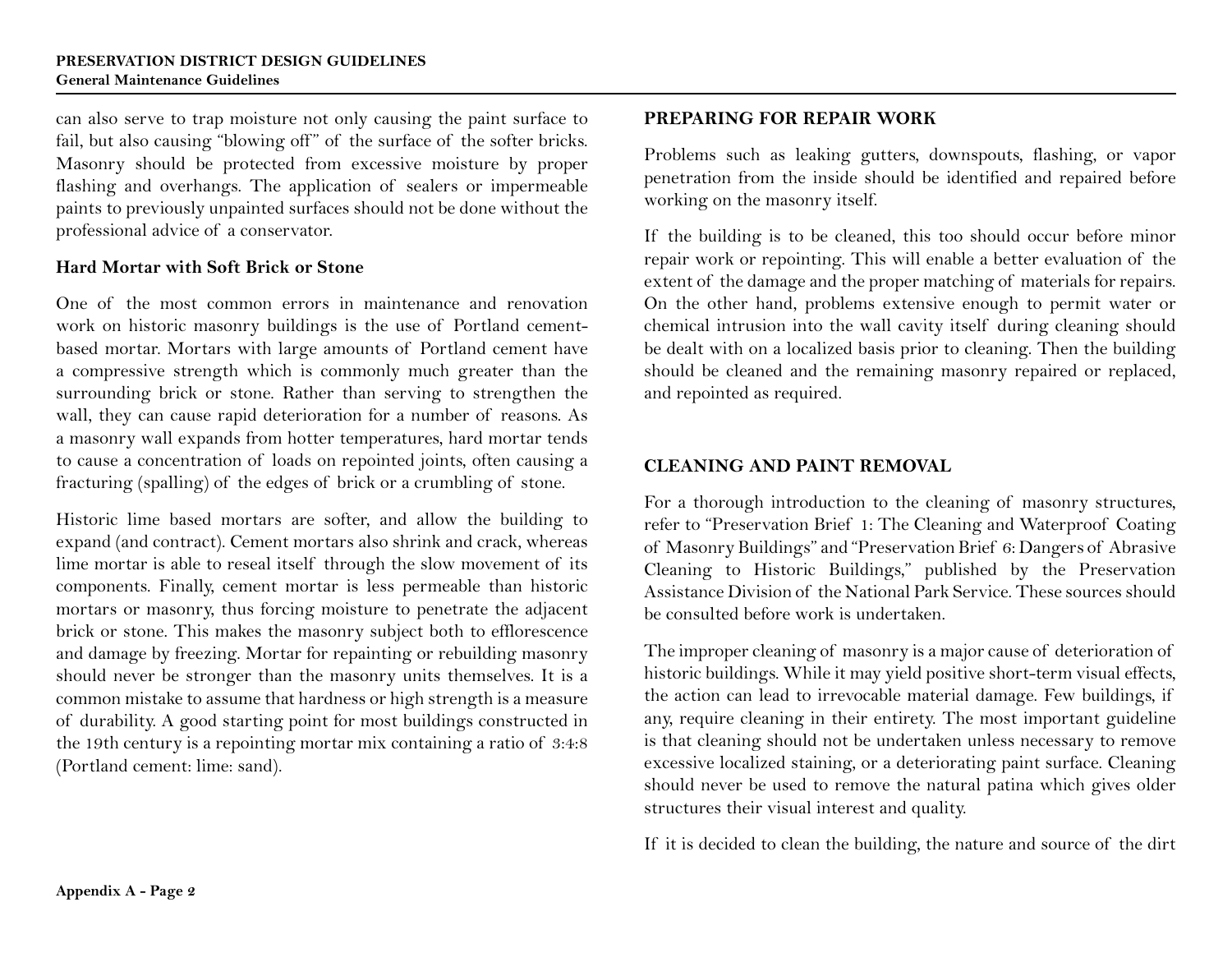must be identified, and a series of patch tests conducted to determine the most effective yet least harmful method of cleaning. Proper evaluation of these tests requires a decision on the level of cleanliness desired. A "brand new" appearance is generally inappropriate for an older building and requires overly harsh cleaning methods. Always use the gentlest means possible:

1. *Water*: Low pressure water from a garden hose and use of a natural bristle brush is the preferred method, followed by the use of a mild nontoxic detergent. These often overlooked, simple, cheap, and non-polluting methods are surprisingly effective.

2. *Chemicals*: Chemicals should only be considered after it has been proved soap and water will not work. They are available in a wide range of types with rather specific uses. It is important that all chemicals under consideration are thoroughly tested and allowed to weather in excess of one month to insure that there are no negative side effects, such as discoloration or erosion of the base material. Special precautions must be taken to safeguard adjacent property and parts of the building not being cleaned from chemical pollution.

3. *Mechanical Methods*: Methods using sandblasting, grinders, or sanding disks should never be used. No matter how skilled the operator, erosion of the surface will take place giving it an unsightly appearance and leaving it significantly more susceptible to erosion.

4. *Poultices*: Localized, hard to remove problems such as rust, spray paint, or other deep penetrating stains may be removed by using a poultice. A poultice is made by mixing a solvent with an absorbent material such as talcum, Fuller's Earth, or Whiting to form a paste which is then held in place in a manner that allows evaporation of the solvent. As the process proceeds, the stain is slowly drawn out of the stone and deposited in the absorbent material ("Pampers," or shredded paper are often used). The process may need to be

repeated several times and may not be 100% effective.

5. *Removal of Mastic*: In many instances, mastic will have been used to attach newer materials onto the masonry, making it difficult to remove and often leaving stains. If the mastic has become brittle, it may be possible to simply pop it off using a flat chisel, but care must be taken to avoid breaking off part of the surface of the masonry along with it. Chemicals such as acetone can sometimes be used to soften the mastic and allow it to be scraped off. Care should be taken to keep the process from staining surrounding masonry. Applying a poultice a second time may prove effective for removing the remaining stains. If the stains are severe and prove impossible to remove, it may become necessary to replace the damaged stone or brick.

#### **REPOINTING**

Repointing is a time consuming, labor intensive and therefore expensive task that is of vital importance for the protection of the building. Poor mortar joints left unattended will lead to much more costly and damaging problems such as the failure of sections of brickwork, or moisture penetration into the interior of the building. Only those areas which require repointing should be repointed. Repointing of the entire facade of a building, especially with a new joint profile, should be avoided.

The following comments are condensed from "Preservation Brief: 2", published by the Preservation Assistance Division of the National Park Service.

#### **Visual Examination**

All repointing work on historic masonry buildings should be preceded by an analysis of the mortar and by an examination of the bricks and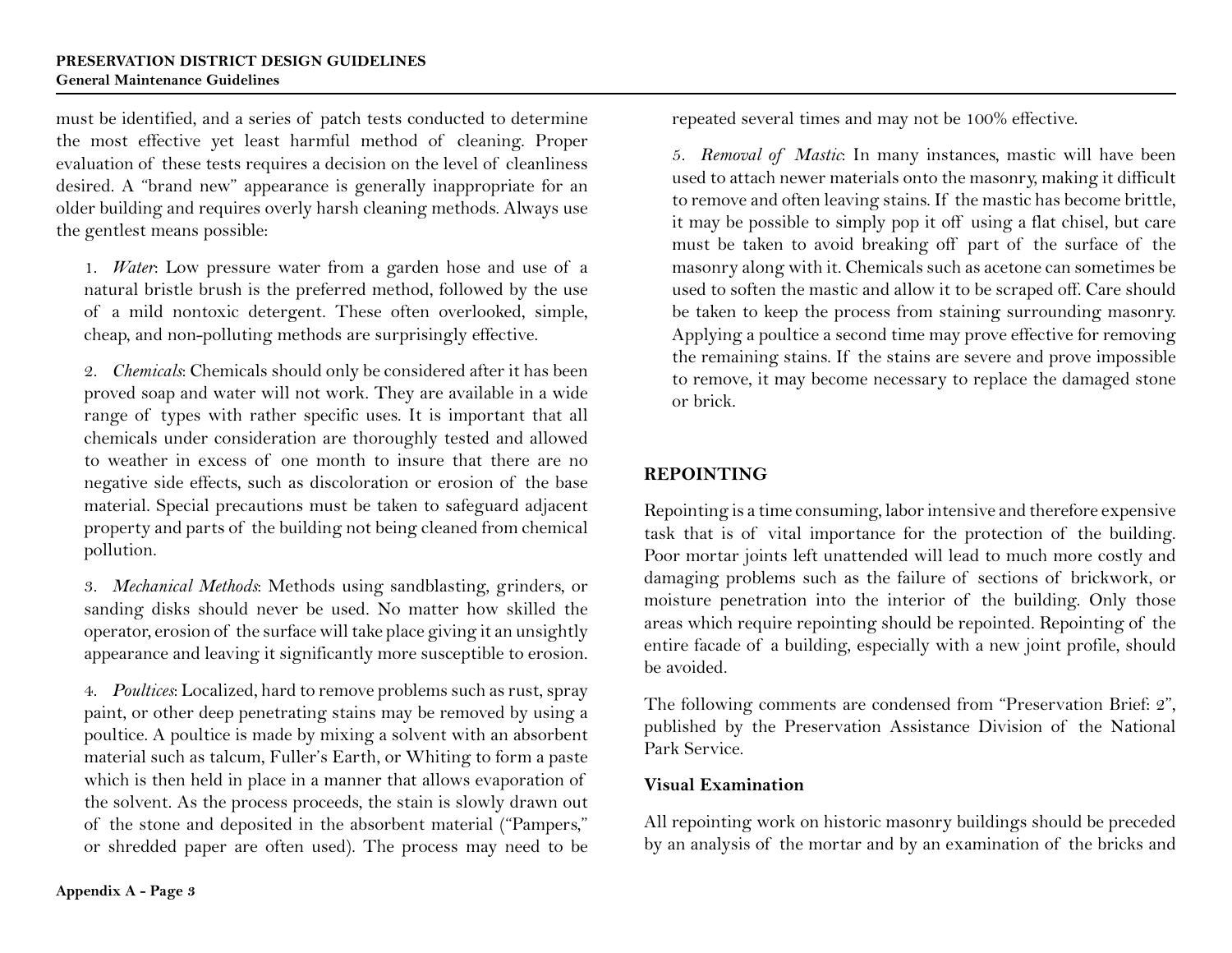the techniques used in the original construction of the wall. For most projects, a simple visual analysis of the historic mortar is sufficient to allow an appropriate match for the new mortar. The exact physical and chemical properties of the historic mortar are not of major significance as long as the new mortar:

- matches the historic mortar in color, texture, and detailing;
- » is softer (measured in compressive strength) than the brick;
- » is as soft, or softer (measured in compressive strength) than the historic mortar.

A simple method of analyzing the historic mortar to aid in developing an appropriate repointing mortar for many restoration jobs and most rehabilitation work is outlined in the full document "Preservation Brief:  $Q''$ .

Historic sand was not screened or graded by size as it is today. Therefore, when specifying sand for repointing mortar, consideration may need to be given to obtaining sand from several sources and then combining them in order to approximate the range of sand colors and grain sizes in the historic mortar sample. Pointing styles and the methods of producing them should be examined. It is important to look at both the horizontal and the vertical joints to determine the order in which they were tooled and whether they were the same style. Pointing styles often differed from one facade to another. Front walls often received greater attention to mortar detailing than side and rear walls.

## **Masonry Replacement**

Replacement brick should match the full range of the historic brick rather than a single brick. Within a wall there may be a surprising range of colors, textures, and sizes, particularly with hand-made brick. Although many bricks can be matched from existing stock, they must often be custom-ordered, a lengthy process that can seriously affect the project budget and schedule. The use of recycled brick from demolished

**Appendix A - Page 4** 

buildings for replacement brick often results in an excellent color and texture match; however, it is important to remember that historic brick was manufactured in varying grades, ranging from high-fired exterior brick to low-fired interior "bat" or "clinker" brick. This low-fired brick was never intended to be exposed to the weather, and, when used for replacement brick on an exterior wall, will deteriorate at a rapid rate, often needing replacement within a year or two. Great care, therefore, should be taken in choosing the proper type of recycled brick.

Replacement of large areas of masonry are to be discouraged. Even with a close material match and careful craftsmanship, it will be very difficult to replace a large section of brickwork without affecting the appearance of the building.



Masonry replacement

### **Properties of Mortar**

In general, mortars for repointing should be softer (measured in compressive strength) than the masonry units and no harder than the historic mortar. This is necessary to prevent damage to the masonry units. It is a common error to assume that hardness or high strength is a measure of durability. Stresses within a wall caused by expansion, contraction, moisture migration, or settlement must be accommodated in some manner; in a masonry wall, these stresses should be relieved by the mortar rather than by the bricks. A mortar that is stronger or harder than the bricks will not "give", thus causing the stresses to be relieved through the bricks, resulting in cracking and spalling. Stresses can also break the bond between the mortar and the brick, permitting water to penetrate the resulting hairline cracks.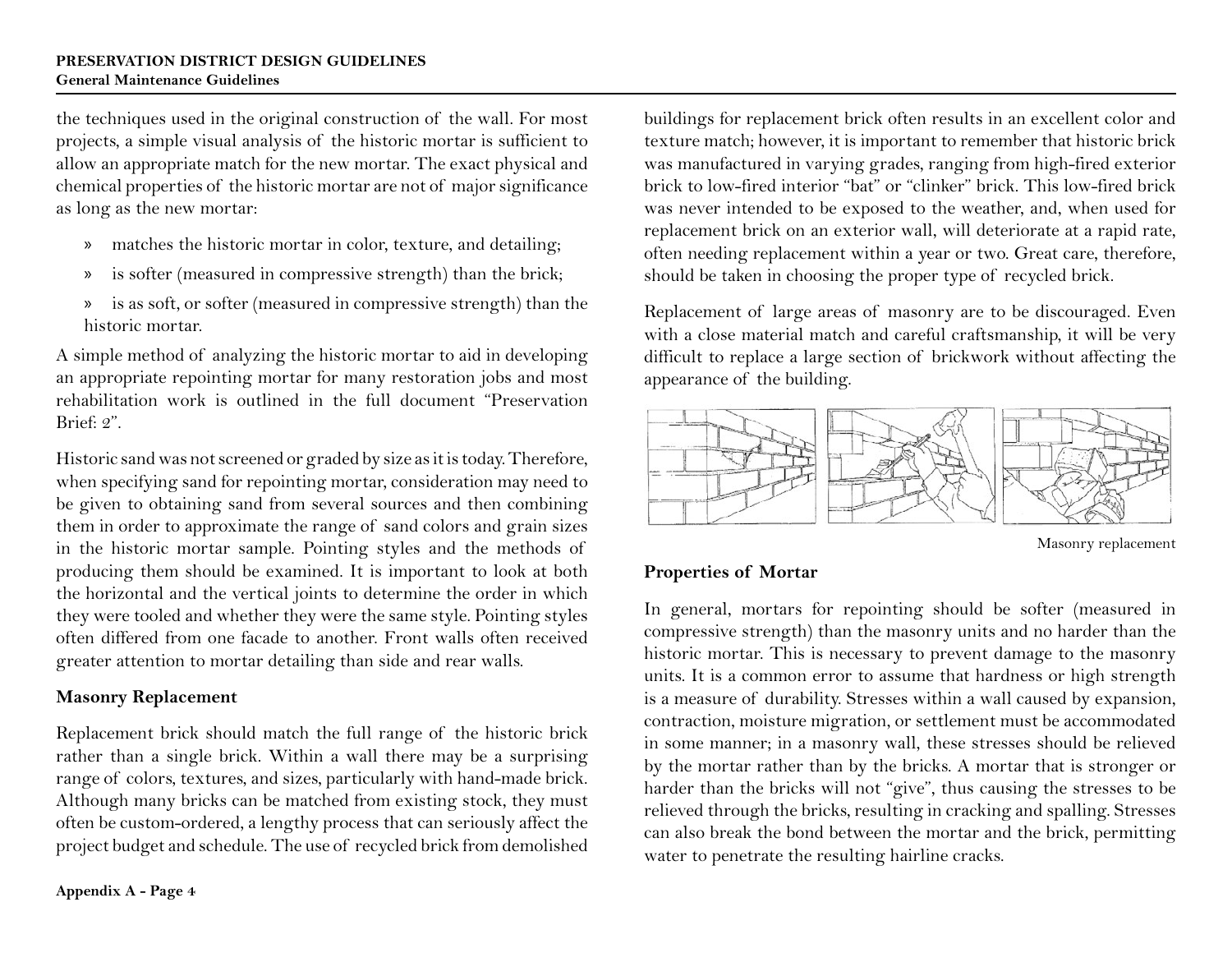# **Matching Color and Texture of Mortar**

In matching the repointing mortar, the new mortar should match the unweathered interior portions of the historic mortar. The simplest way to check the match is to make a small sample of the proposed mix and allow it to cure; this sample is then broken open and the broken surface is compared with the broken surface of the largest "saved" sample of historic mortar. If it is not possible to obtain a proper color match through the use of natural materials because locally available sands are not a close match to the original sand, it may be necessary to use a modern mortar pigment, and, in fact, some historic mortars did use such additives. Pigments are available as separate ingredients or already mixed with mortar; however, the premixed mortars normally are not suited for use on repointing projects because of their high Portland cement content. Only chemically pure mineral oxides, which are alkaliproof and sun-fast, should be used in order to prevent bleaching and fading.

# **Execution of the Work**

It is seldom necessary to repoint an entire wall of a building. Only those areas in actual need of repointing should be done.

The first step is to thoroughly and carefully clean mortar joints requiring work to a depth of approximately 1" using hand tools only. Power tools such as saws, impact hammers, or disk grinders inevitably result in damaging the brick and should be prohibited.

Just prior to repointing, the joints should be rinsed with a jet of water. At the time of filling, the joints should be damp, but with no standing water present. To minimize shrinkage and insure waterproof joints, they should be filled in 1/4" increments allowing them time between to begin setting up before the next layer is added. When the final layer is thumb print hard, the joint should be tooled to match the historic joint. The mortar should be slightly recessed so as to avoid a visual widening of the joint.

# **Patching**

Many buildings retain their old iron fittings which were used to support awnings, signs or other fixtures. If not seriously obtrusive, these should be retained whenever possible. If they have corroded to the point of damaging the surrounding masonry, they should be removed with great care. Usually the fittings will be anchored in the masonry joints between bricks and will be fairly easy to remove and then repointed. Occasionally, however, they will be anchored directly into a brick or stone necessitating partial removal of the masonry itself. Holes in the stonework may be patched with a composite patching compound manufactured specifically for that purpose. Test samples should be made to insure a close match in color. Poorly done patching can affect the entire appearance of the building.

## **Treatment of Exposed Party Walls**

Often interior walls were built of brick which was inadequately burned in the kiln, and thus is too soft to withstand the weather. Such brick will tend to be easily penetrated by moisture, and eventually suffer from spalling and decay caused by freezing. The mortar may also be very rough, which would tend to leave many channels for the entry of water into the building. The owner should inspect the wall to determine its condition, noting such things as the hardness of the brick, the density and evenness of the mortar, and the overall ability of the wall to shed water.

If the brick is sound, but the mortar is too rough, the joints should be raked out by hand, and repointed in a way compatible with the historic character of the building.

If the brick is soft, or otherwise too rough to be left exposed, a decision has to be made whether the wall should be 1) repointed, 2) resurfaced with an entirely new width of bricks over the old surface, or 3) covered with stucco.

**Appendix A - Page 5**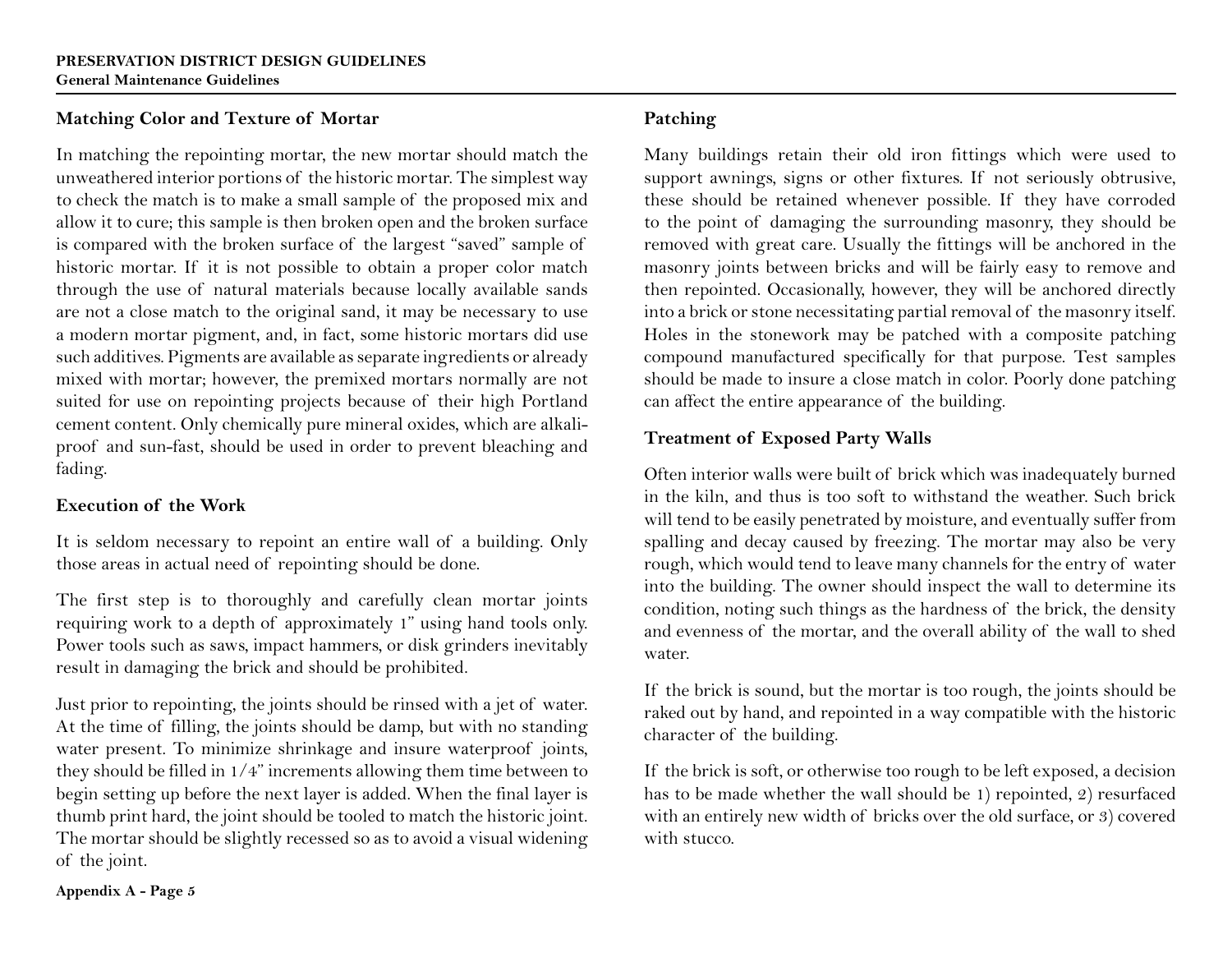# **Wood**

## **CAUSES OF DETERIORATION**

Most problems with wood are caused by moisture, insect attack, or excessive wear. All the problem areas should be identified, their causes determined, and the proper steps taken to repair them. Paint failure should not be mistakenly interpreted as a sign that the wood is in poor condition and therefore unable to be repaired. The wood itself is frequently in sound condition beneath unsightly paint or only in need of slight repair. To test for the soundness of wood, poke the areas in question with an ice pick or awl and lift up. Decayed wood lifts up in short irregular pieces, while sound wood separates in long fibrous splinters.

The following recommendations are adapted from "Preservation Briefs: 9, 10, & 11", published by the Preservation Assistance Division of the National Park Service. These sources should be consulted before work is undertaken.

# **REPAIR AND REPLACEMENT**

Partially decayed wood can be patched, built up, chemically treated or consolidated and then painted to achieve a sound condition, good appearance, and greatly extended life. To repair wood showing signs of rot, it is advisable to dry the wood; remove all paint, wood filler, and caulking; carefully apply a fungicide such as pentachlorophenol (a highly toxic substance) to all decayed areas; then treat with two or three applications of boiled linseed oil (24 hours between applications). Afterward, fill cracks and holes with putty; caulk the joints between the various wooden members; and finally prime and paint the surface. Partially decayed wood may also be strengthened and stabilized by consolidation, using semi-rigid epoxies which saturate porous decayed wood and then harden. The consolidated wood can then be filled with

**Appendix A - Page 6** 

a semi-rigid epoxy patching compound, sanded and painted.

Where wood components are so badly deteriorated that they cannot be stabilized, it is possible to replace the deteriorated parts with new pieces. These techniques all require skill and some expense, and can be accomplished by cutting the decayed piece back to sound wood; splicing in a new piece, using a waterproof resorcinol-formaldehyde glue, and shaping and sanding the new piece to match the old exactly. In some cases, missing edges can be filled and rebuilt using wood putty or epoxy compounds. When the epoxy cures, it can be sanded smooth and painted with an oil-based primer and two coats of paint to achieve a durable and waterproof repair.

### **Storefront Reconstruction in Wood**

An unfortunate trend in storefront design is the construction of a plywood pseudo Victorian shop front. They are often constructed poorly, using plywood butt-end joints in the horizontal and vertical directions. Within two years, one can usually find that the paint at every joint has separated from the wood and begun to curl, exposing raw wood. In time the plywood will begin to warp at these joints and pull away from the supporting structure. There is unfortunately no cure for this problem. In essence, plywood has been asked to substitute for cast iron or solid pieces of wood that historically left no exposed joints.

Wood siding traditionally has repelled water through overlapping shingles, or capped siding, vertical siding with tongue and groove joints, or vertical siding with butted joints covered by wood battens, each backed by wood sheathing. Even Texture 111 plywood should utilize 2"x 4" blocking at horizontal seams which in turn should employ vertical shiplap joints or galvanized or aluminum flashing. Vertical joints in Texture 111 plywood are normally either shiplapped with the stud acting as a reverse board and batten, or covered with a vertical batten. Where these techniques are ignored, water will penetrate and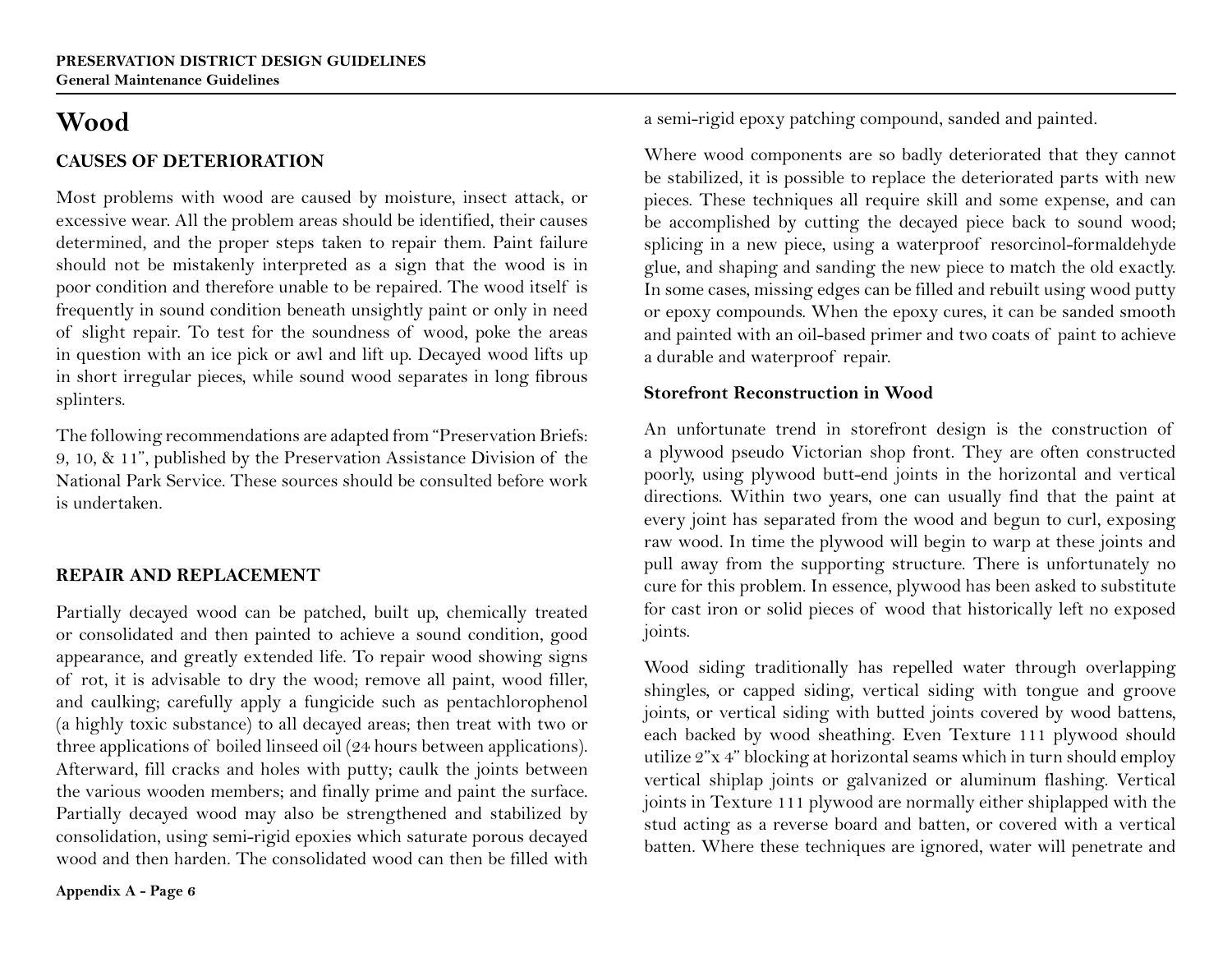the facade will have to be replaced at significant cost. The preferred way to construct these "piers" and fascia is to use solid wood pieces cut to appropriate lengths and sealed in an acceptable fashion. Molding strips should be primed on the back as well as front surfaces. While the initial cost will be higher for such an installation, the cost is more than amortized over the life of the storefront.

## **Repainting**

Wood has historically been painted to deter the harmful effects of weathering (moisture, UV rays from the sun, wind, etc.) as well as to define and accent architectural features. Repainting exterior woodwork is thus an inexpensive way to provide continued protection from weathering and to give a fresh and historically compatible appearance to the building.

### **Removal and Repair**

As a general rule, removing paint from historic exterior woodwork should be avoided unless absolutely essential. For example, conditions such as mildew, excessive chalking, or staining (from the oxidization of rusting nails or metal anchorage devices) generally require only thorough surface cleaning prior to repainting. Inner-coat peeling, solvent blistering, and wrinkling require removal of the affected layer using mild abrasive methods such as hand scraping and sanding. If there are many scraped areas where thick paint layers leave an edge, these may be "feathered" or flattened using an orbital sander.

In all of these cases of limited paint deterioration, after proper surface preparation the exterior woodwork may be given one or more coats of a high quality exterior oil finish paint. If painted wood surfaces display continuous patterns of deep cracks or if they are extensively blistered and peeling so that bare wood is visible, the old paint should be completely removed before repainting. (Peeling to bare wood - the most common type of paint problem - is most often caused by excess interior or exterior moisture that collects behind the paint film. The first step in treating peeling is to locate and remove the source of moisture. If this is not done, the new paint will simply peel off).

Acceptable methods for total paint removal include such thermal devices as an electric heat plate with scraper for flat surfaces such as siding, window sills and doors, or an electric hot-air gun with profiled scraper for solid decorative elements, such as gingerbread or molding. Open flame "blow torches," however, should never be used. Chemical methods play a more limited, supplemental role in removing paint from historic exterior woodwork; for example, caustic or solvent-base strippers may be used to remove paint from window muntins where thermal devices could easily break the glass. Detachable wooden elements such as exterior shutters, balusters and columns, can probably best be stripped by means of immersion in commercial dip tanks because other methods are too laborious. All elements should be clearly marked to insure that they can be returned to their proper places. Care must be taken in rinsing all chemical residue off the wood prior to painting or the new paint will not adhere.

If the exterior woodwork has been stripped to bare wood, priming should take place within 48 hours (unless the wood is wet, in which case it should be permitted to dry before painting); application of a high quality oil type exterior primer will provide a surface over which either an oil or latex top coat can be successfully used.

**Appendix A - Page 7**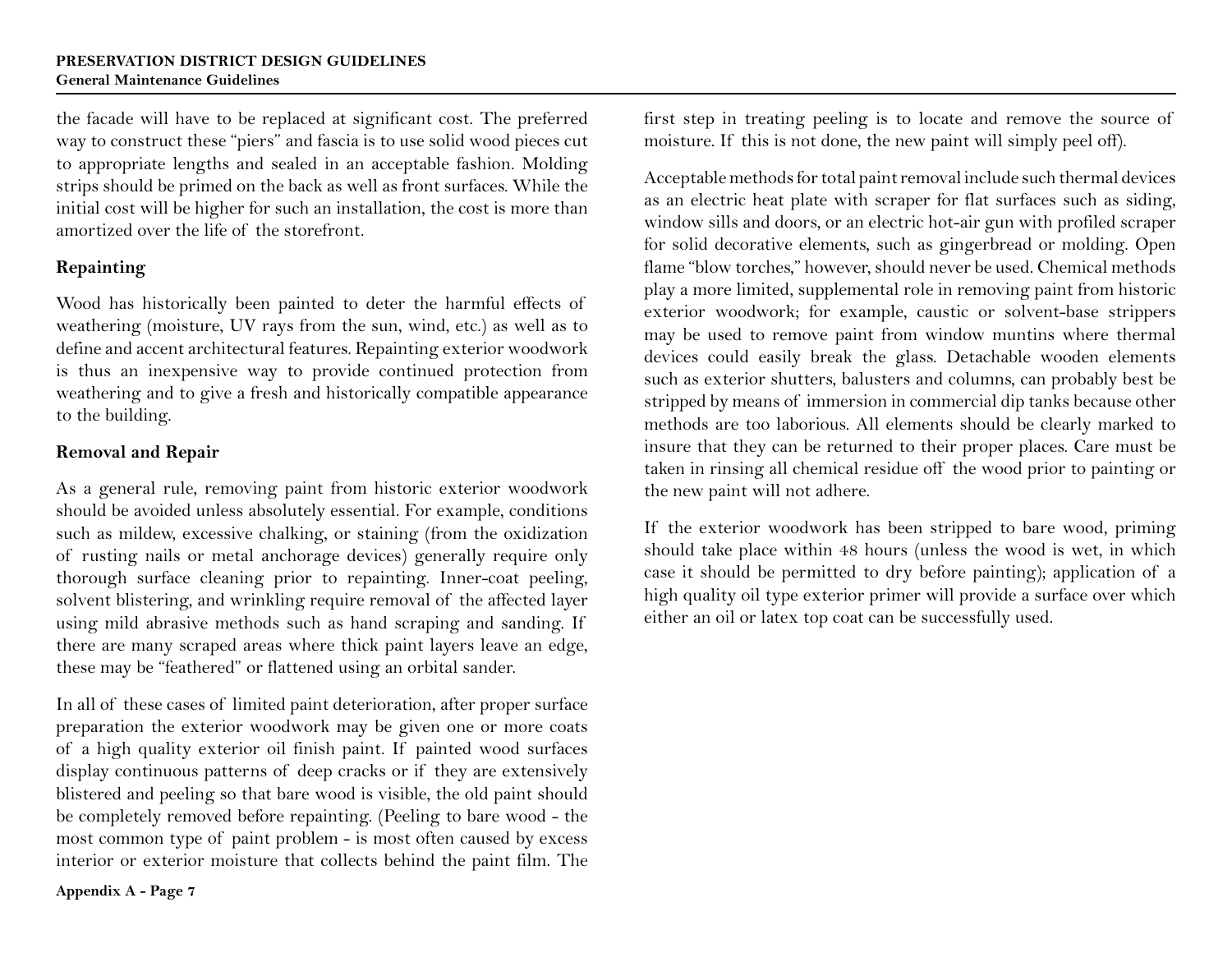# **Metals**

Metal is found in the decorative cornices and brackets of the Victorian and early 20th century storefronts. As with wood, all metal architectural features, such as columns, capitals, window hoods, cornices, storefronts, etc., should be identified, retained and preserved along with their finishes.

Prior to starting any work, it is necessary to identify any problems causing deterioration and repair them. It must also be determined what metal each element is made of and its conditions so a proper treatment can be prescribed. Architectural elements were fabricated using cast iron, bronze, copper, tin, galvanized sheet iron, cast zinc, and stainless steel. Determining metallic composition can be a difficult process, especially if components are encrusted with paint.

Most of the historic metalwork in Cumberland is either cast iron or galvanized sheet iron, although bronze can be found in a few turn of the century buildings and aluminum appears on storefronts commencing in the 1930's. The following comments are based upon "Preservation Brief: 11", published by the Preservation Assistance Division of the National Park Service and upon field experience.

### **GALVANIZED METALS**

The cornices of commercial buildings are often in the style of the Italian Renaissance or some other classical revival style. Reflecting as they do the changing tastes of late 19th century America, they are usually more imaginative than historically accurate. While they are often thought to be wood or stone, nearly all of them are actually made of thin sheets of galvanized iron or sheet steel, bent and hammered into three-dimensional architectural forms. The galvanizing is a coating of zinc applied to prevent rusting. The stamped sheets are usually fastened to wooden backing with small-headed nails. To clean

stamped sheet metal, you can use a rotary wire brush inserted in an electric drill. For details this should be supplemented by a hand-held wire brush, paint scraper, and a gouging tool like a pen knife. Don't try to shake off loose paint by banging on the metal, for this may break old solder joints. Unlike cast iron, never allow stamped metal or galvanized sheet iron to be sandblasted.

Clean the surface of paint flakes and dust. An air compressor and hose like that used for spray painting is the quickest and most thorough method. One can also use a clean, dry paint brush, a rag, or even a vacuum cleaner. Special zinc paints must be used as a primer before painting the outer coats. (Rustoleum, a rust-inhibiting primer often used, is not a good choice). Be sure that the primer used is compatible with the finish paint. If possible, prime the back of the metal also. Paint with two finish coats of flat, oil base, alkyd paint. Flat paint is now thought to be the longer lasting, and its non-glare quality also helps bring out the designs in the stamped metal. Stamped metal facades were usually painted a single color, resembling stone. Tans or grays were used, sprinkled with sand to give a more stone-like appearance.

### **BRONZE**

Bronze storefronts can be cleaned by a variety of methods; since all cleaning removes some surface metal and patina, it should be undertaken only with good reason (such as the need to remove encrusted salts, bird droppings or dirt). Excessive cleaning can remove the texture and finish of the metal.

Since this patina can protect the bronze from further corrosion, it should, as a rule, be retained wherever possible. If it is desirable to remove the patina to restore the original surface of the bronze, several cleaning methods can be used: chemical compounds including rottenstone and oil, whiting and ammonia, or precipitate chalk and ammonia, can be rubbed onto bronze surfaces with a soft, clean cloth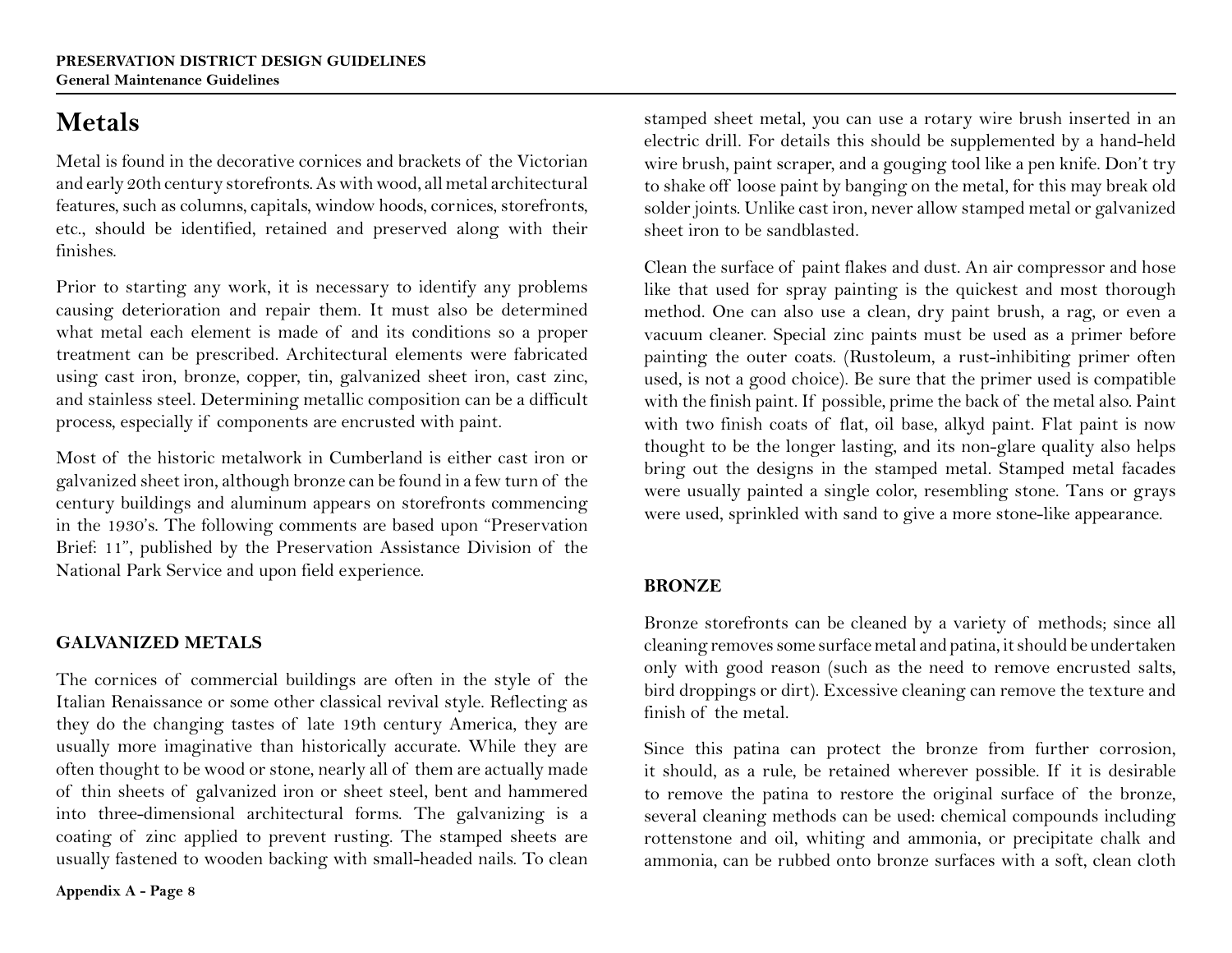with little or no damage. A number of commercial cleaning companies successfully use a combination of 5% oxalic acid solution together with finely ground India pumice power. Fine glass-bead blasting (or peeling) and crushed walnut shell blasting also can be acceptable mechanical methods if carried out in controlled circumstances under low (80-100 psi) pressure. Care should be taken to protect any adjacent wood or masonry from the blasting. Other metals such as lead, copper, and zinc should likewise not be cleaned in that they develop their own protective patina with age.

### **CAST IRON**

Cast iron storefronts are usually encrusted with layers of paint which need to be removed to restore crispness to the details. Where paint build-up and rust are not severe problems, hand scraping and wirebrushing are viable cleaning methods. While it is necessary to remove all rust before repainting, it is not necessary to remove all paint. For situations involving extensive paint buildup and corrosion, mechanical method such as low-pressure gentle dray grit blasting (80-100 psi) can be effective and economical, providing a good surface for paint. Masonry and wood surfaces adjacent to the cleaning areas, however, should be protected to avoid inadvertent damage from the blasting. It will be necessary to recaulk and putty the heads of screws and bolts after grit blasting to prevent moisture from entering the joints.

Cleaned areas should be painted immediately after cleaning with a rust-inhibiting primer to prevent new corrosion. Before any cleaning is undertaken, local codes should be checked to ensure compliance with environmental safety requirements. Storefronts utilizing softer metals (lead, tin) sheet metals (sheet copper), and plated metals (tin and terneplate) should not be cleaned mechanically (grit blasting) because their plating or finish can be easily abraded and damaged. It is usually preferable to clean these softer metals with a chemical (acid

pickling or phosphate dipping) method. Once the surface of the metal has been cleaned of all corrosion, grease, and dirt, a rust-inhibiting primer coat should be applied. Finish coats especially formulated for metals, consisting of lacquers, varnishes, enamels or special coatings, can be applied once the primer has dried. Primer and finish coats should be selected for chemical compatibility with the particular metal in question.

### **METAL REPAIR AND REPLACEMENT**

The nature of the repair will depend on the extent of the deterioration, the type of metal and its location, and the overall cost of such repairs. Patches can be used to mend, cover, or fill a deteriorated area. Such patches should be a close match to the original material to prevent galvanic corrosion. Splicing (replacement of a small section with new material) should be undertaken on structural members only when temporary bracing has been constructed to carry the load. Reinforcing (bracing the damaged element with additional new metal material) can relieve fatigue or overloading in some situations.

To refasten loose metal components, use long dip-galvanized nails with small stove-bolt heads in order to avoid a mixture of metals that may set up a corrosive electrolytic reaction. At the same time, check the wooden backing material; if water, dry rot, or termites have weakened it, it will be necessary to remove some of the stamped metal sheets and rebuild the wooden sections. The top of the storefront should be securely flashed to keep water from seeping behind the metal. Flashing should be of galvanized metal. Caulk all seams between components with long-lasting architectural-grade oil based caulk. Sometimes, an architectural element may be completely missing or too deteriorated to be repaired, and must therefore be replaced. Many metal elements were mass produced and it may be possible to find a compatible component in a salvage yard.